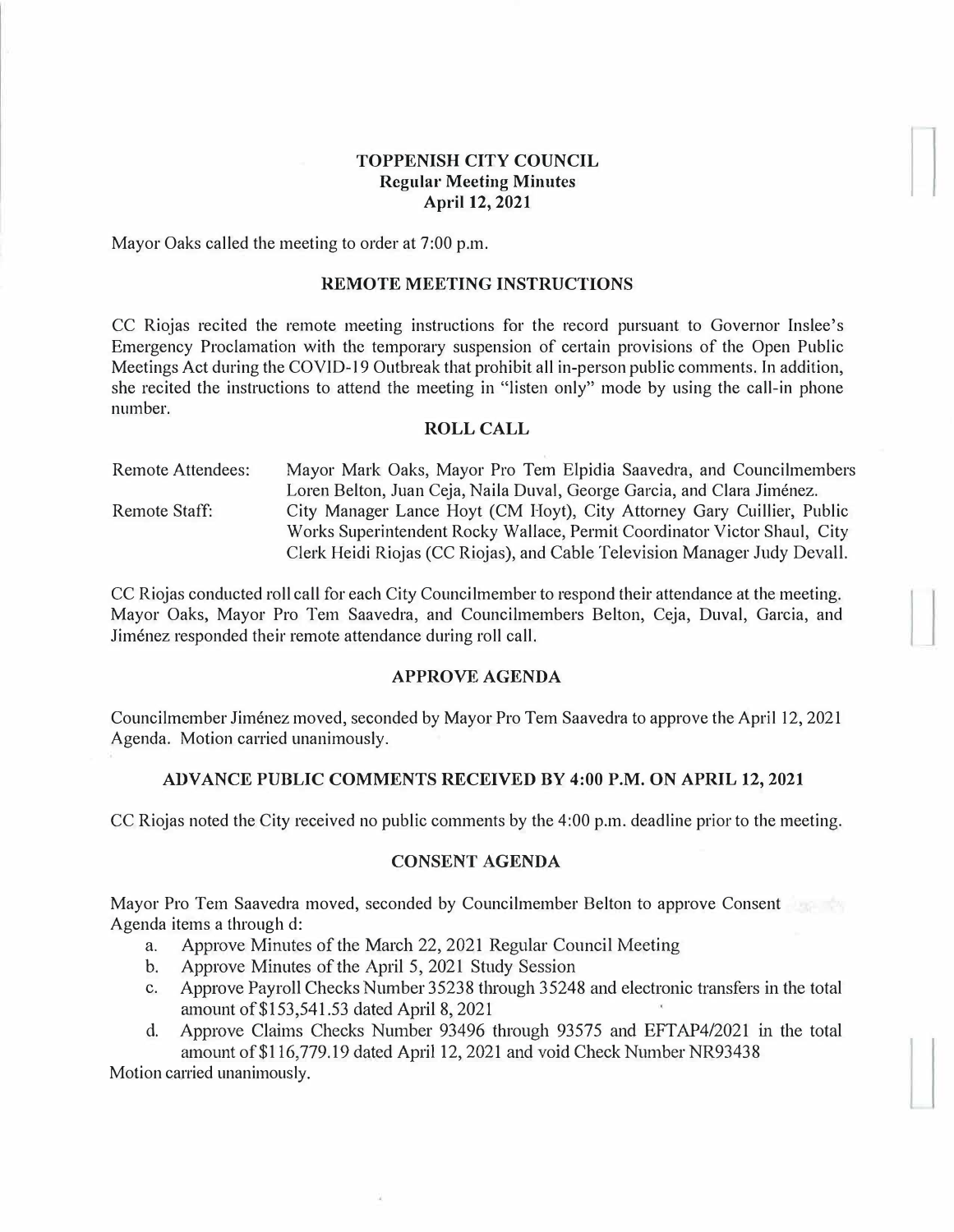### **OLD BUSINESS**

# **Mayor Oaks Read Ordinance 2021-04 into the Record: An Ordinance Amending a Section of Chapter 12.01 of the Toppenish Municipal Code Standards and Specifications.**

Mayor Pro Tern Saavedra moved, seconded by Councilmember Garcia to adopt Ordinance 2021-04. Motion carried unanimously.

## **NEW BUSINESS**

**Resolution 2021-12: A Resolution Approving Local Agency A** & **E Professional Services Lump Sum Consultant Agreement With HLA Engineering And Land Surveying, Inc. for Professional Engineering, Surveying and Construction Services for the West First Avenue Sidewalk Improvements Project.** 

Councilmember Belton moved, seconded by Councilmember Jimenez to approve Resolution 2021- 12. Motion carried unanimously.

# Resolution 2021-13: A Resolution Approving General Agreement With HLA Engineering **and Land Surveying, Inc. for the 2020 Sidewalk Improvements Project.**

Councilmember Duval moved, seconded by Councilmember Ceja to approve Resolution 2021-13. Motion carried unanimously.

### **Set Agenda for the May 3, 2021 Study Session.**

It was the consensus of Council to receive updates on housing survey conducted by Yakima Valley Conference of Governments, the Police Chief recruitment, and cleaning up graffiti during the May 3, 2021 Study Session.

## **COUNCIL MEETING REPORTS/COMMUNITY ANNOUNCEMENTS**

Councilmember Belton had nothing to report.

Councilmember Garcia had nothing to report.

Councilmember Ceja had nothing to report.

Councilmember Jiménez had nothing to report.

Councilmember Duval reported her attendance at

Mayor Pro Tem Saavedra had nothing to report.

Mayor Oaks had nothing to report.

#### **CITY MANAGER REPORT**

CM Hoyt updated Council on the following:

• Public Works projects